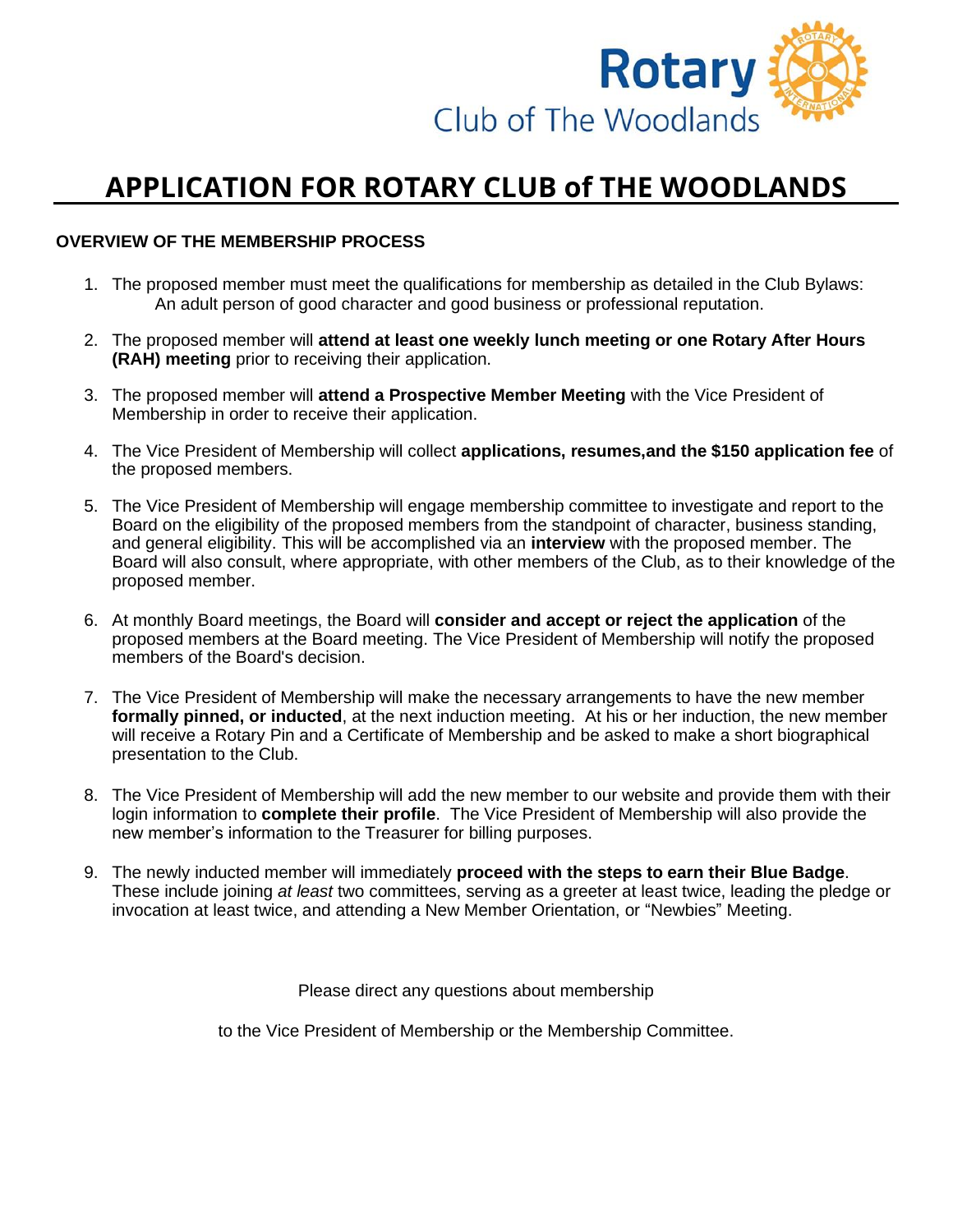## **ROTARY CLUB of THE WOODLANDS NEW MEMBER APPLICATION**

| Have you ever been a member of a Rotary Club before?                                                                                                 | ◯ Yes (◯ No |  |  |  |  |
|------------------------------------------------------------------------------------------------------------------------------------------------------|-------------|--|--|--|--|
|                                                                                                                                                      |             |  |  |  |  |
| Past Rotary experience (incl. name and date of Clubs and offices held): [10] past Rotary experience (incl. name and date of Clubs and offices held): |             |  |  |  |  |
| Are you a member of another Service Club or support another Philanthropic Organization? (O) Yes (O) No                                               |             |  |  |  |  |
| If inducted into The Woodlands Rotary Club, what committees or type of service work would you prefer?                                                |             |  |  |  |  |
|                                                                                                                                                      |             |  |  |  |  |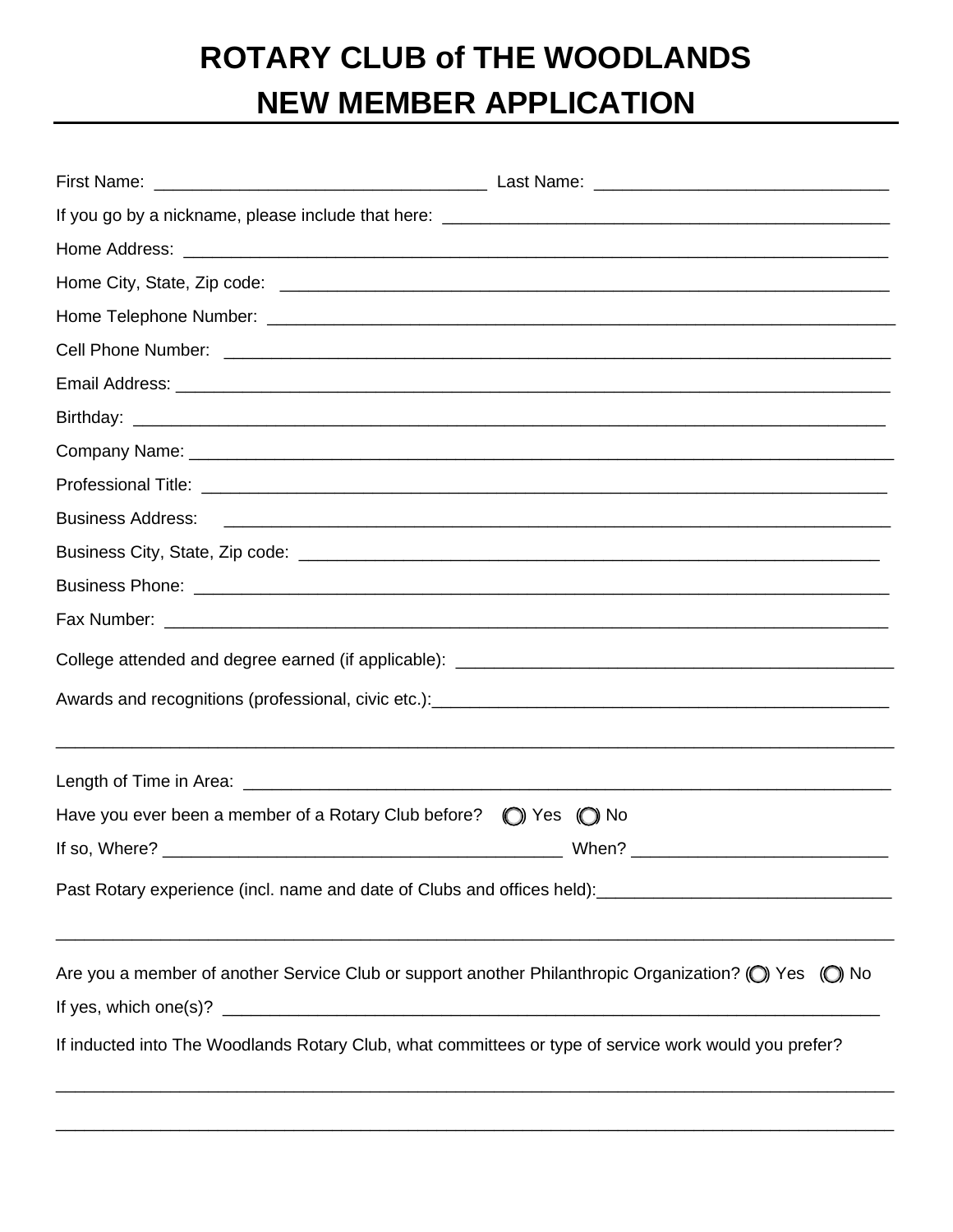Are you intending to attend the Thursday weekly meeting or the Rotary After Hours meetings? (please circle one)

Thursday meeting **Rotary After Hours meetings** 

Please note that your dues will be based on which option you choose

T-Shirt Size (We will be ordering you a Rotary shirt): \_\_\_\_\_\_\_\_\_\_\_\_\_\_\_\_\_\_\_\_\_\_\_\_\_\_\_\_\_\_\_\_\_\_\_\_\_\_\_\_\_\_\_\_\_\_

| Spouse's name:<br>. |
|---------------------|
|---------------------|

Names and ages of children: \_\_\_\_\_\_\_\_\_\_\_\_\_\_\_\_\_\_\_\_\_\_\_\_\_\_\_\_\_\_\_\_\_\_\_\_\_\_\_\_\_\_\_\_\_\_\_\_\_\_\_\_\_\_\_\_\_\_\_\_\_\_\_\_

Hobbies and activities: \_\_\_\_\_\_\_\_\_\_\_\_\_\_\_\_\_\_\_\_\_\_\_\_\_\_\_\_\_\_\_\_\_\_\_\_\_\_\_\_\_\_\_\_\_\_\_\_\_\_\_\_\_\_\_\_\_\_\_\_\_\_\_\_\_\_\_\_\_

Which volunteer shift would you like to work on our Annual Gala of Crawfish Boil Fundraiser – typically in February and/or May

Set-up – From approximately 10am or until the event starts

Registration – From slightly before the event until the event is over

Close-out – After the event

Please provide a message to The Board below answering the question "Why would you like to join Rotary?"

| Candidate's Signature:          | Date: |
|---------------------------------|-------|
| Name of Sponsoring Member:      |       |
| Signature of Sponsoring Member: | Date: |